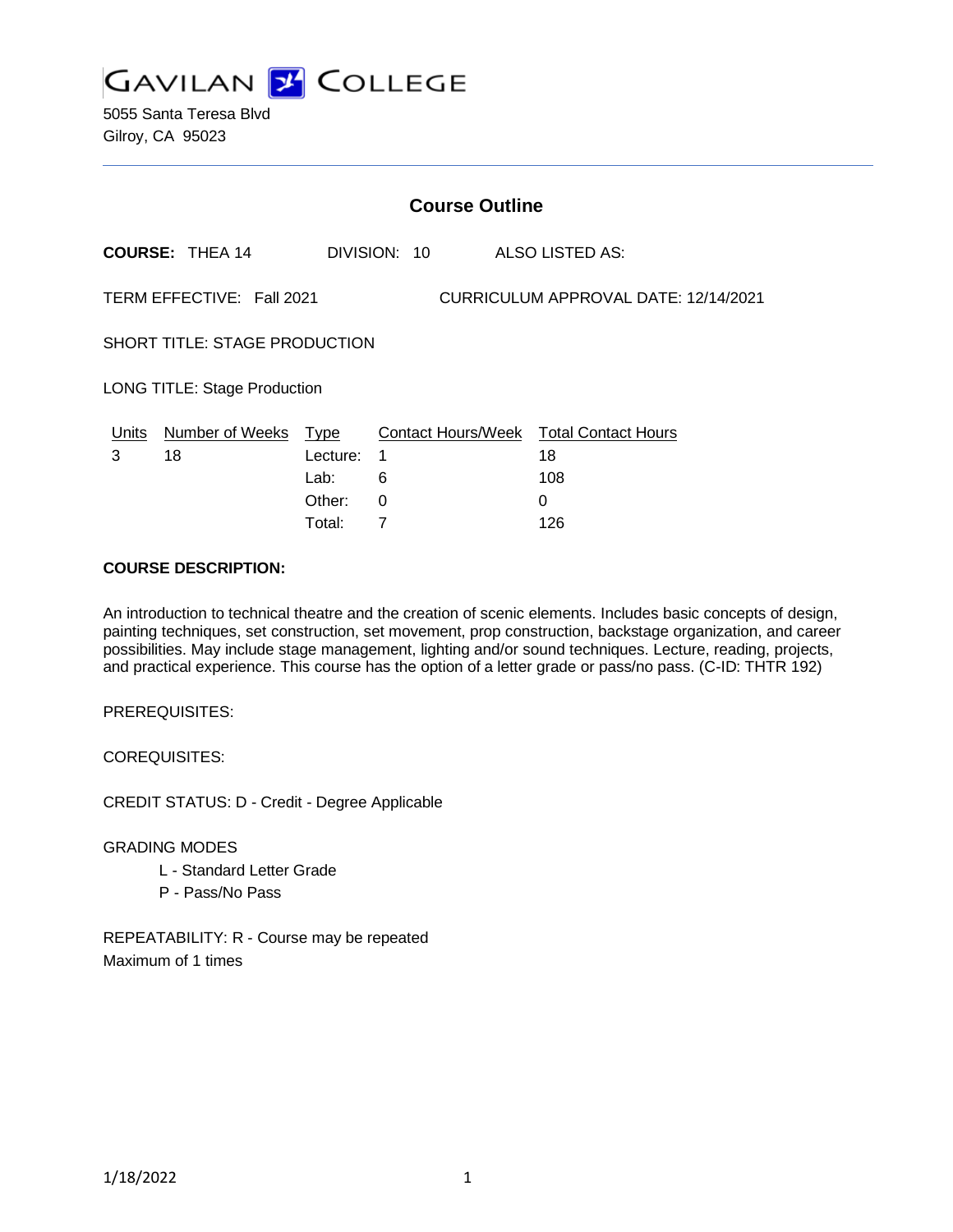SCHEDULE TYPES:

- 02 Lecture and/or discussion
- 03 Lecture/Laboratory
- 04 Laboratory/Studio/Activity
- 04A Laboratory LEH 0.65
- 05 Hybrid
- 71 Dist. Ed Internet Simultaneous
- 72 Dist. Ed Internet Delayed
- 73 Dist. Ed Internet Delayed LAB
- 73A Dist. Ed Internet LAB-LEH 0.65

## **STUDENT LEARNING OUTCOMES:**

By the end of this course, a student should:

1. Describe and demonstrate practical knowledge regarding the responsibilities of the different technical and creative jobs related to production.

2. Critique a live theatrical performance as it relates to the technical aspects of the production.

## **COURSE OBJECTIVES:**

By the end of this course, a student should:

- 1. Describe and perform the necessary theatrical production techniques required for a live performance.
- 2. Identify and safely utilize appropriate tools to fulfill production requirements for performance.
- 3. Utilize basic technical theatre terminology.
- 4. Recognize and demonstrate collaborative responsibilities with the director, designers, and crew supervisors.
- 5. Create, maintain or construct basic production elements.

## **CONTENT, STUDENT PERFORMANCE OBJECTIVES, OUT-OF-CLASS ASSIGNMENTS**

Curriculum Approval Date: 12/14/2021

## **LECTURE CONTENT:**

## 2 HOURS

Shop protocol and safety. How to inspect and evaluate the space.

TOPIC: Gavilan Theater Facility

Organization structure for theatrical production. Introduction of modules outlining the overview of a Production Staff for a theatrical production.

## 2 HOURS

Technical production organization. Areas of responsibility, who does what.

TOPIC: Introduce Production/Project for Term

QUIZ on basic stage terminology.

## 2 HOURS

Basic scenic construction and painting. The purposes of scenery.

TOPIC: Principles of Scenic Design and Construction for Stage and Draw a Ground Plan

QUIZ on drafting terms for stage design and construction and tools and power equipment safety.

## 2 HOURS

Theatrical rigging and safety. Working collaboratively with the director, designers, and crew supervisors. TOPIC: Stage Management, Rehearsal and Performance, The Importance of Communication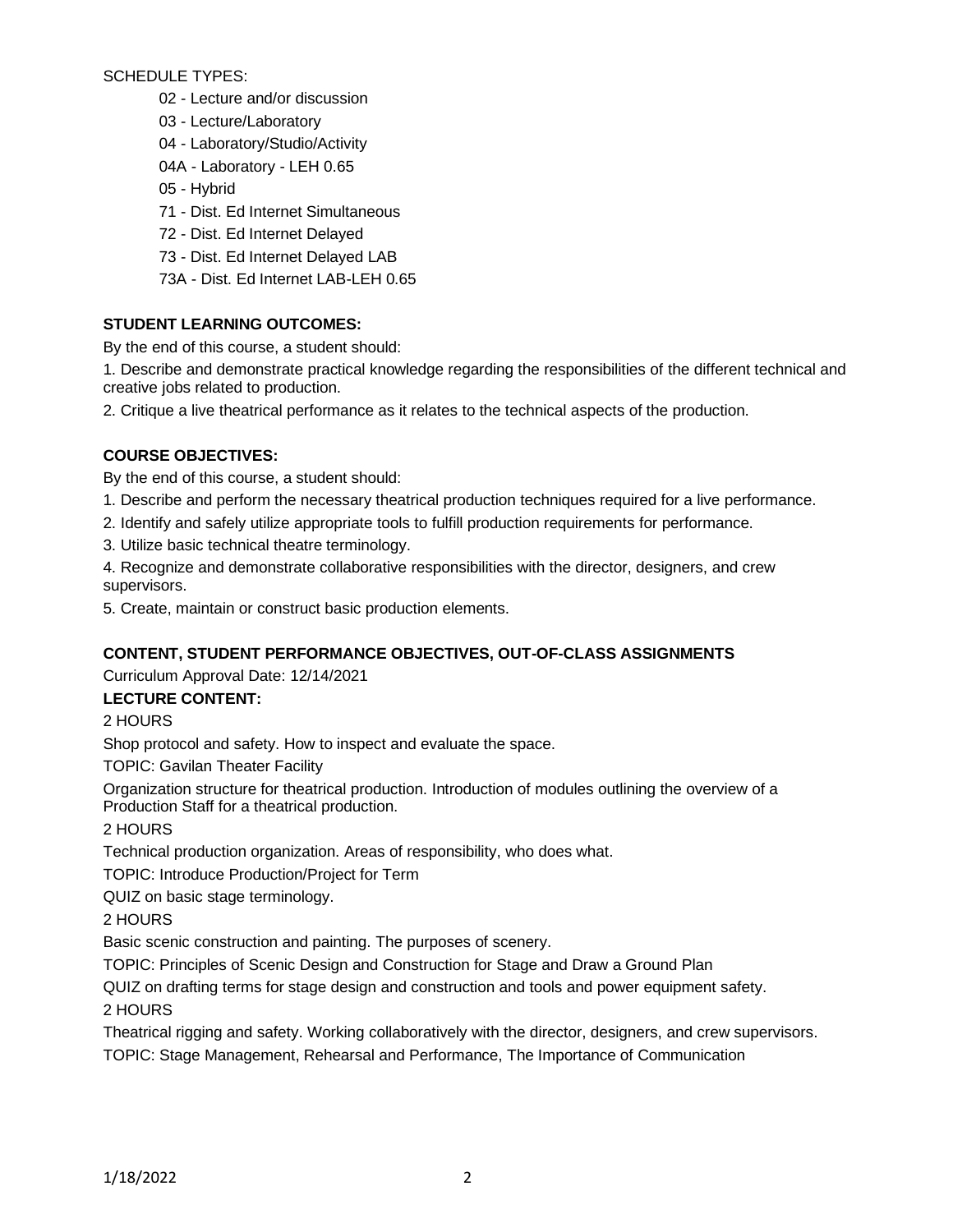## 2 HOURS

Theatrical lighting. Lighting design - illumination, mood, and focus.

TOPIC: Lighting for the Gavilan Theatre Stage

A repertory lighting plot, operating a spotlight, angling, hanging and coloring lights for a stage production.

2 HOURS

Basic scene design concepts and interpretation of ground plans, lighting or sound plots.

TOPIC: Construction of Set, Lighting Instruments

2 HOURS

TOPIC: Painting/Embellishing the Set, The Tools of Scenery - Surface, Texture, and Tricks 2 HOURS

TOPIC: Post Production Evaluation, Strike and Clean-Up

2 HOURS

WRITTEN FINAL

# **LAB CONTENT:**

12 HOURS

Shop protocol and safety. Evaluating the space.

TOPIC: Gavilan Theater Facility Tour and Orientation

Functioning safely in the Gavilan theater facility.

12 HOURS

Technical production equipment.

TOPIC: Review Production/Project for Term. Review Designs.

12 HOURS

Basic scenic construction and painting. Reading a floor plan.

TOPIC: Principles of Scenic Design and Construction for Stage and Drafting and Tool Safety

12 HOURS

Theatrical rigging and safety. Working collaboratively with the director, designers, and crew supervisors.

TOPIC: Stage Management, Rehearsal and Performance, The Importance of Communication

15 HOURS

Theatrical lighting. Lighting design - illumination, mood, and focus.

TOPIC: Lighting for the Gavilan Theatre Stage

Demonstration on a repertory lighting plot, operating a spotlight, angling, hanging and coloring lights for a stage production.

15 HOURS

Basic scene design concepts and interpretation of ground plans, lighting or sound plots.

TOPIC: Construction of Set, Lighting Instruments

Students complete tasks as required by the production under the supervision of the instructor, designers and theatre technician.

15 HOURS

TOPIC: Painting/Embellishing the Set, The Tools of Scenery - Surface, Texture, and Tricks Students complete tasks as required by the production under the supervision of the instructor, designers and theatre technician.

13 HOURS

TOPIC: Post Production Evaluation, Strike and Clean-Up 2 HOURS

PRACTICAL FINAL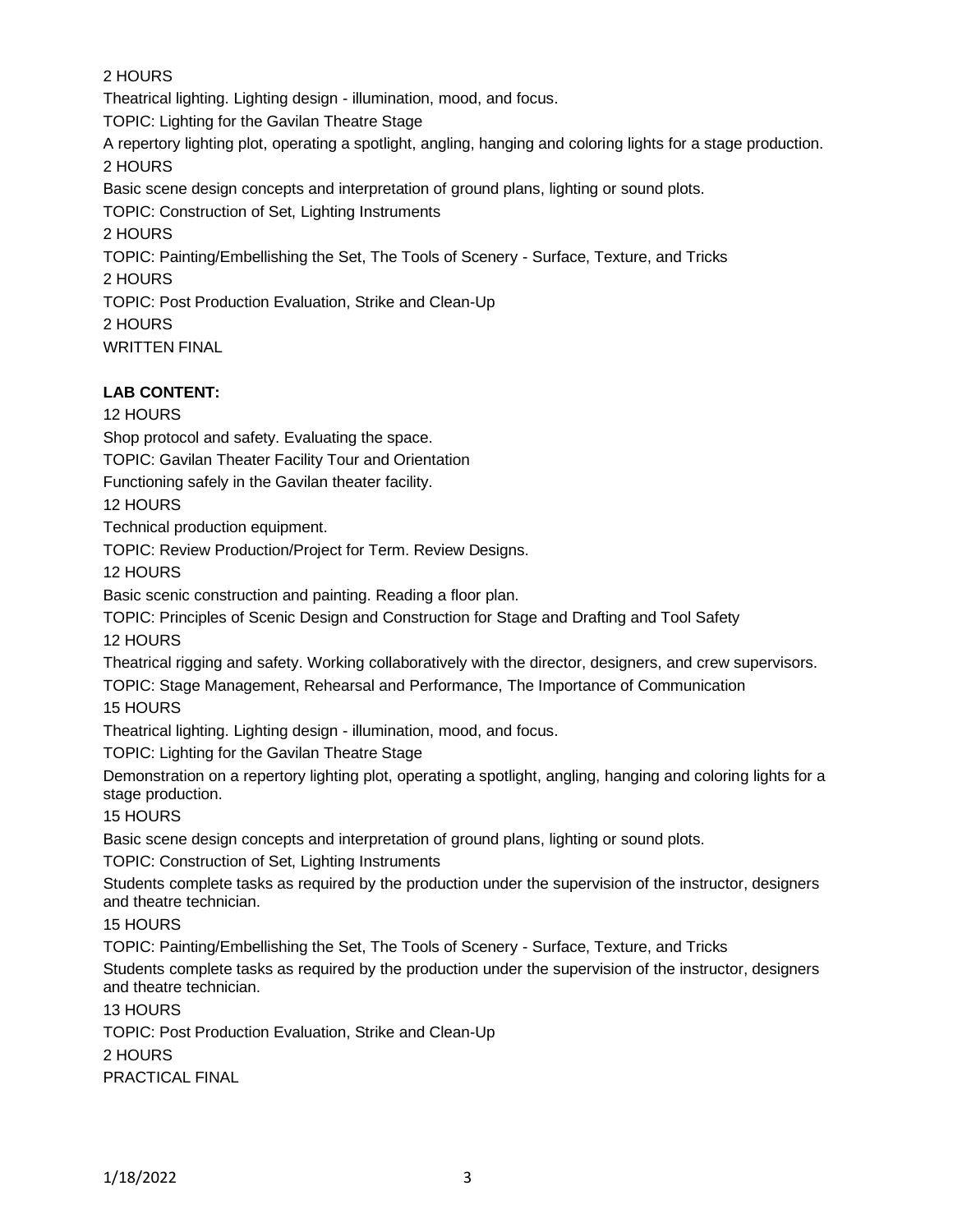#### **METHODS OF INSTRUCTION:**

Class lecture and demonstration of skills. Group projects in technical production.

#### **OUT OF CLASS ASSIGNMENTS:**

Required Outside Hours 6 Assignment Description Assignments: Read play. Write a 2 page summary of the plot. Review Designs. Interview Director and Producer. Homework: Read textbook and study for quiz.

Required Outside Hours 6 Assignment Description Assignment: PORTFOLIO: Students begin to assemble portfolio detailing the process and development of assigned tasks related to the production, including drawing a ground plan. Homework: Read textbook and study for quiz.

Required Outside Hours 4 Assignment Description Assignments: Attend a blocking rehearsal and write a journal entry responding to the experience.

Required Outside Hours 4

Assignment Description

Assignments: Read handouts on lighting. Review light plot for current production. Review script for additional lighting notes.

Required Outside Hours 8

Assignment Description

Assignment: Maintain journal and log hours and goals/projects completed as it relates to scene design, ground plans, lighting or sound plots, and painting/embellishing the set.

Required Outside Hours 8

Assignment Description

Assignment: 5-7 page critique of design and effectiveness supporting the production. Turn in completed Portfolio.

Homework: Read textbook and study for final.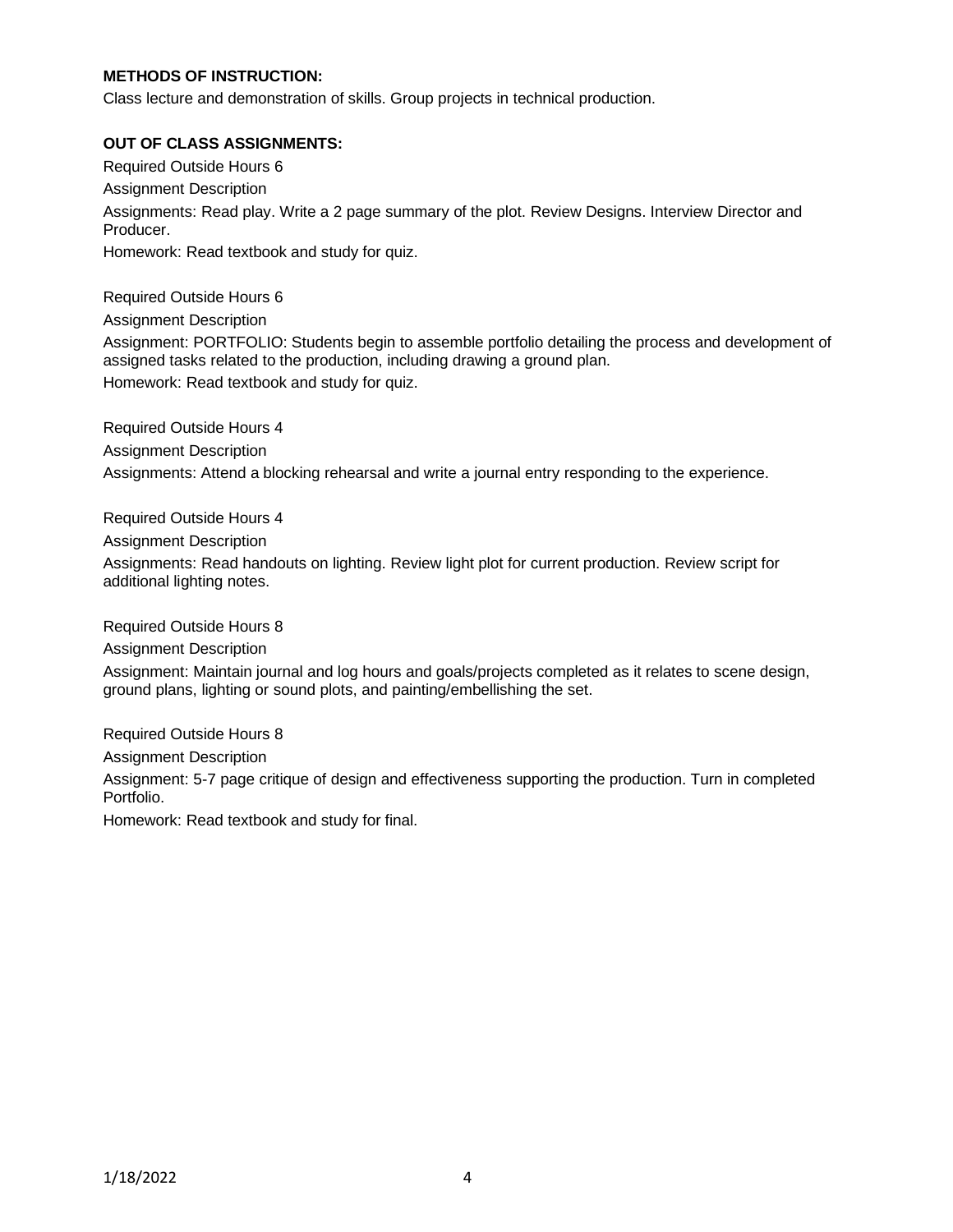#### **METHODS OF EVALUATION:**

Writing assignments Evaluation Percent 5 Evaluation Description 5% - 10% Critiques, Journals

Skill demonstrations Evaluation Percent 60 Evaluation Description Skill demonstrations: 60% - 70% Field work, Other: Public performances, demonstrations

Objective examinations Evaluation Percent 15 Evaluation Description 5% - 20% Multiple Choice, True/False, Matching Items, Completion, Other category: Self and Peer

Oral and written evaluations, work portfolio. Other methods of evaluation Evaluation Percent 20 Evaluation Description Class participation: 10% - 30%

#### **REPRESENTATIVE TEXTBOOKS:**

Technical Theatre for Nontechnical People (3rd Edition), Drew Campbell, Allworth Press, 2016. ISBN: 978-1-62153-542-3 Rationale: This is the most current edition of this textbook. It is one of the C-ID recommended textbooks. 12th Grade Verified by: MS Word

The Production Manager's Toolkit, Cary Gillett and Jay Sheehan, Routledge, 2017. ISBN: 978-1-138-83884-0 Rationale: Lab Manual 12th Grade Verified by: Publisher

#### **RECOMMENDED MATERIALS:**

Peter Dean; Production Management: Making Shows Happen: A Practical Guide; New York, NY; Crowood Press (Recommended by C-ID)